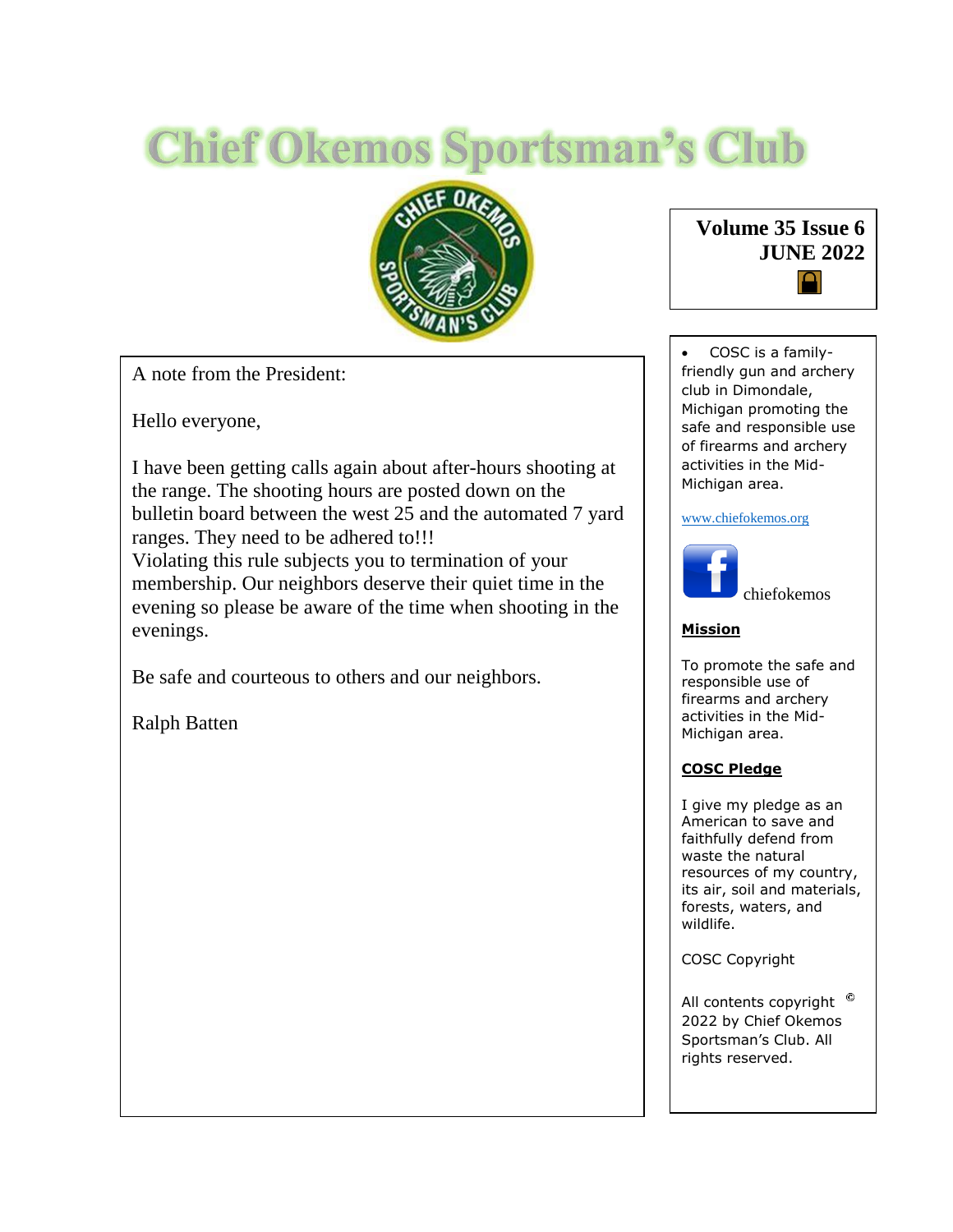#### *N R A M E M B E R S H I P I N F O*

When joining or renewing your NRA membership you can do so through COSC and here's how: As of Jan 7, 2021 the rates for one year and five year NRA memberships have returned to standard recruiter rates. One year \$35 and five years \$125. Please send the following info: Your name, mailing address, NRA membership number (if renewing,) the NRA magazine you prefer (choose one: American Rifleman, American Hunter, 1<sup>st</sup> Freedom, Shooting Illustrated) along with a check for dues payable to NRA Membership Dues mailed to: Kirk Ginther 737 Brenneman Potterville, MI 48876.) A receipt for dues will be mailed to you. By renewing your NRA membership through the club, \$6 of that renewal fee is returned to the club to promote and support youth and ladies trap shooting.



# *7 - Y D R A N G E*

*Please DO NOT let your children play in the sand at the 7yard range (electronic range.) It could be contaminated with lead. They should NEVER be in front of the firing line!!*  The 7 yard range orientation will now be conducted by Jerry Shihady, Duane Whaley, and Gary Kandler. They are at COSC frequently and you can locate them at the trap range on Thursday mornings at 9am, Thursday evenings at 5pm, and Sundays at 1pm, otherwise you can contact them by phone to set up an appointment: Jerry at 282-5097, Duane at 983-2637 or Gary at 646-7973.

# *W O R K H O U R S*

Anyone needing work hours? Mark Richardson can always use help on building, range, and grounds maintenance projects. If you are interested, please text or call me at 517 202-6000 or send an email to me at [gtmars@yahoo.com](mailto:gtmars@yahoo.com) Thanks! Mark Richardson

#### *A D U L T T R A P*

Trap season started May 1<sup>st</sup>. This year we will have 3 open shoots per week: Sunday at 1pm, Thursday at 9am, and Thursday at 5pm. Contact Duane Whaley at 517-983-2637 for more information. No holidays will be scheduled for shooting.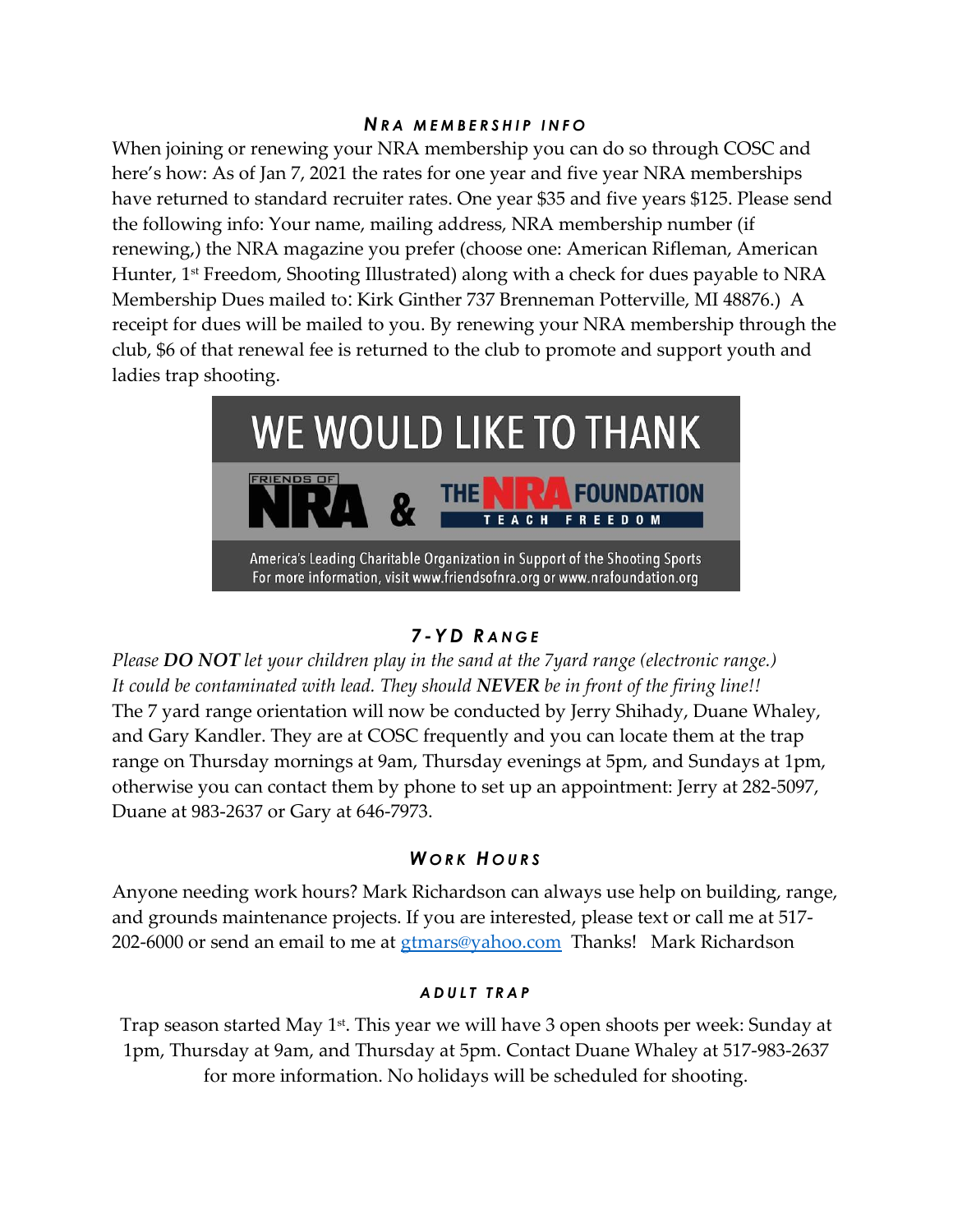### *A R C H E R Y*

Hopefully by the time you read this the 3D course will have dried out. After setting up the 3D targets and the black powder shoots many ruts were left in the main trail by the quad runner. If you are shooting the 3D course please watch your footing. We have about 15 yards of woodchips to be hauled back to the trails. Looking to get hours in? Using the quad runner and small trailer I'm working my way around the 7/8 mile course.

Once the main trail is safe to walk we need to start replacing the 22 bow racks. Other projects that need to be done include: ant poison applied around the 3D targets, raised shooting platforms need UV water protection applied, brush will need to be cut back, and the main trail will need to be mowed. I will be working around the archery range most Saturdays from 9-2 except holidays. Any help would be appreciated. Steve McGarry [smmcgarry@hotmail.com](mailto:smmcgarry@hotmail.com) 575-9511

# *L A D I ES & J R T R A P*

Okay boys, girls, and all ladies: Are you tired of sitting at home doing schoolwork on your computer or working from home and missing your friends and workplace coworkers? We have a solution for you! May 3<sup>rd</sup> we began our yearly Jr & Ladies Trap Program. We have the shotguns, ammunition, and clay targets to entertain you with at no cost to you. The smell of gun powder in the air and yes, some of those clay birds will be dusted. Kids from 6<sup>th</sup> grade to 12the grade are welcome as well as moms and ladies of all ages. Bring your friends and start enjoying being outside and having fun again. P.S Dads bring the family along and watch the excitement!

# *L A D I E S , L A D I E S , L A D I E S*

Happy Spring Ladies. We had our first meeting on May 10<sup>th</sup> where we discussed what we are going to be doing this year. We will meet on the 2nd and 4th Tuesdays of the month at 6pm. Please try to arrive by 545pm so we can get the administrative items out of the way. Here is our schedule:

May 24 @ 6pm – handguns: if you have your own firearm and would like to shoot that we do have .22, 38spl, and 9mm ammo

Jun 14 @ 6pm - .22 long rifles

June 28 @ 6pm – handguns: we will bring out the Texas Star and use the falling plates

July 12 @ 6pm – AR night: guest instructor Dan Reid (AKA Shirley)

July 26 @ 6pm – handguns: do some skill drills

August 9 @ 6pm - .22 long rifles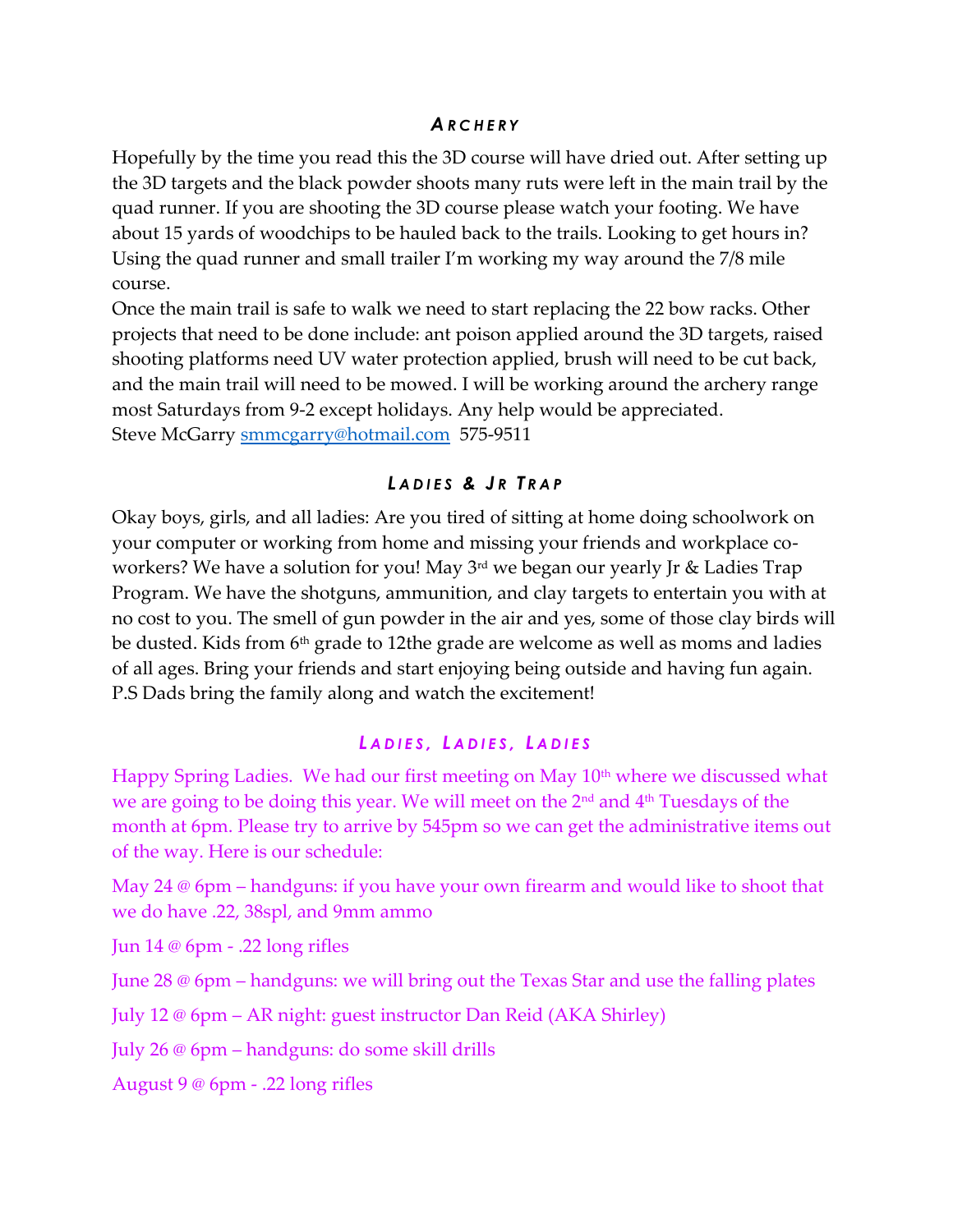August 23 @ 6pm – AR night: guest instructor Dan Reid (AKA Shirley) Sept 13 @ 6pm – Cowboy Action: guest instructor Evil Duane (AKA Laverne) Sept 27 @ 6pm – Season End get together (TBD)

There is a \$5 cost per event to shoot. Any questions, let me know. Kathy Reid 899-8434

# *C O W B O Y A C T I O N*

2022 Cowboy Action shooting season started on April  $9<sup>th</sup>$ . Shoots will be held on the second and fourth Saturdays of each month April through October. Cowboy Action shooting is open to the public as well as club members though there is a \$5 charge for each contestant. Cowboy Action consists of shooting with lever action rifles, single action handguns and either side by side double barrel shotguns (without ejectors) or Winchester model 1897 pump action shotguns. We will mainly be shooting at steel targets though we may occasionally shoot at paper targets. Centerfire and rimfire rifles and pistols are acceptable. If you are short on having proper equipment to start with, some members will be glad to loan you the proper equipment during the shoot.

Setup time is from 8-9am. Shooting starts at 9am and is usually finished between 11 and noon. Shooting dates for the remainder of 2022 are 6/11 & 6/25, 7/9 & 7/23, 8/13 & 8/27, 9/10 & 9/24, 10/8 & 10/22.

If you have any questions please call or text Ken Ecker at 517-983-9195 or Mike Rhoads at 517-643-5989.

# *C OSC M E M B E R S H I P*

As of September 1<sup>st</sup> 2022 you can begin renewing your membership for 2023. The new LATE FEE DATE is now January  $15<sup>th</sup>$  of every year not March  $1<sup>st</sup>$ . We will still be bringing in new members in March but the LATE FEE DATE is changing. Please make a note of this. The LATE FEE is \$25.00. The following are the new dues for the club:

Regular Membership Renewal is \$135.

Regular Membership Renewal with 15 hours of volunteer work is \$72.50.

Senior Membership Renewal is \$72.50 (must be a member in good standing for 5 years to get the senior rate and must be 65 years of age or older.)

Senior Membership Renewal with 15 hours of volunteer work is \$35.00.

your renewal then your renewal will be sent back to you.

Thank you, Membership Chair

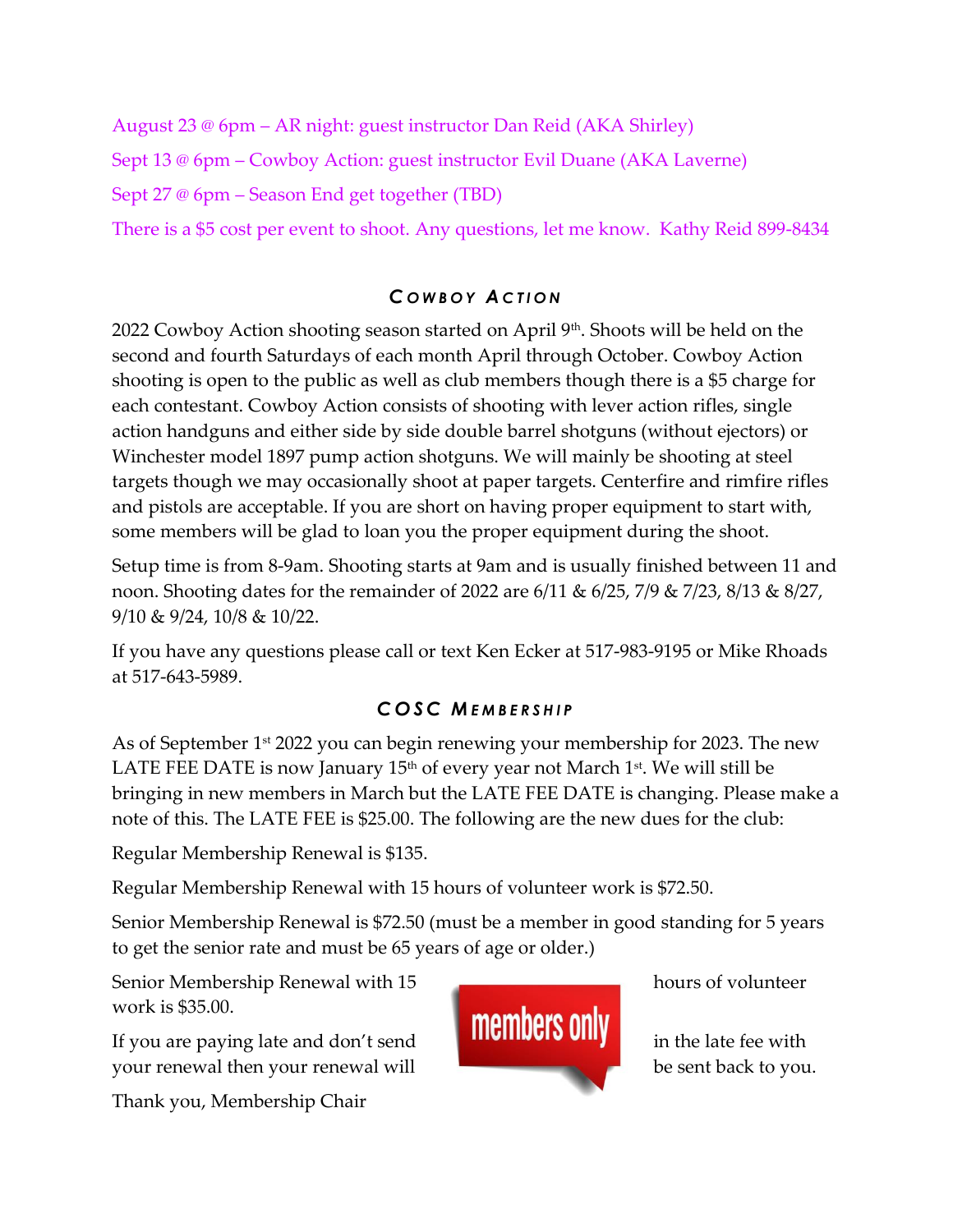# THE **FALLING PLATES** ARE FOR **HANDGUNS**

# **ONLY!**

**FOR YOUR SAFETY AND THE SAFETY OF OTHERS, AND TO PREVENT DAMAGE TO THE FALLING PLATES, THE FOLLOWING CALIBERS ARE NOT TO BE USED:**

**NO Magnum loads, including .22 Magnum. No calibers over .45ACP.**  $\bf{No}$  +**P** or +**P**+ ammo. **No Armor Piercing rounds. No Bouncers or Tracers. No Full Automatics. No shoulder-firing rifles or shotguns.**

**5/26/21**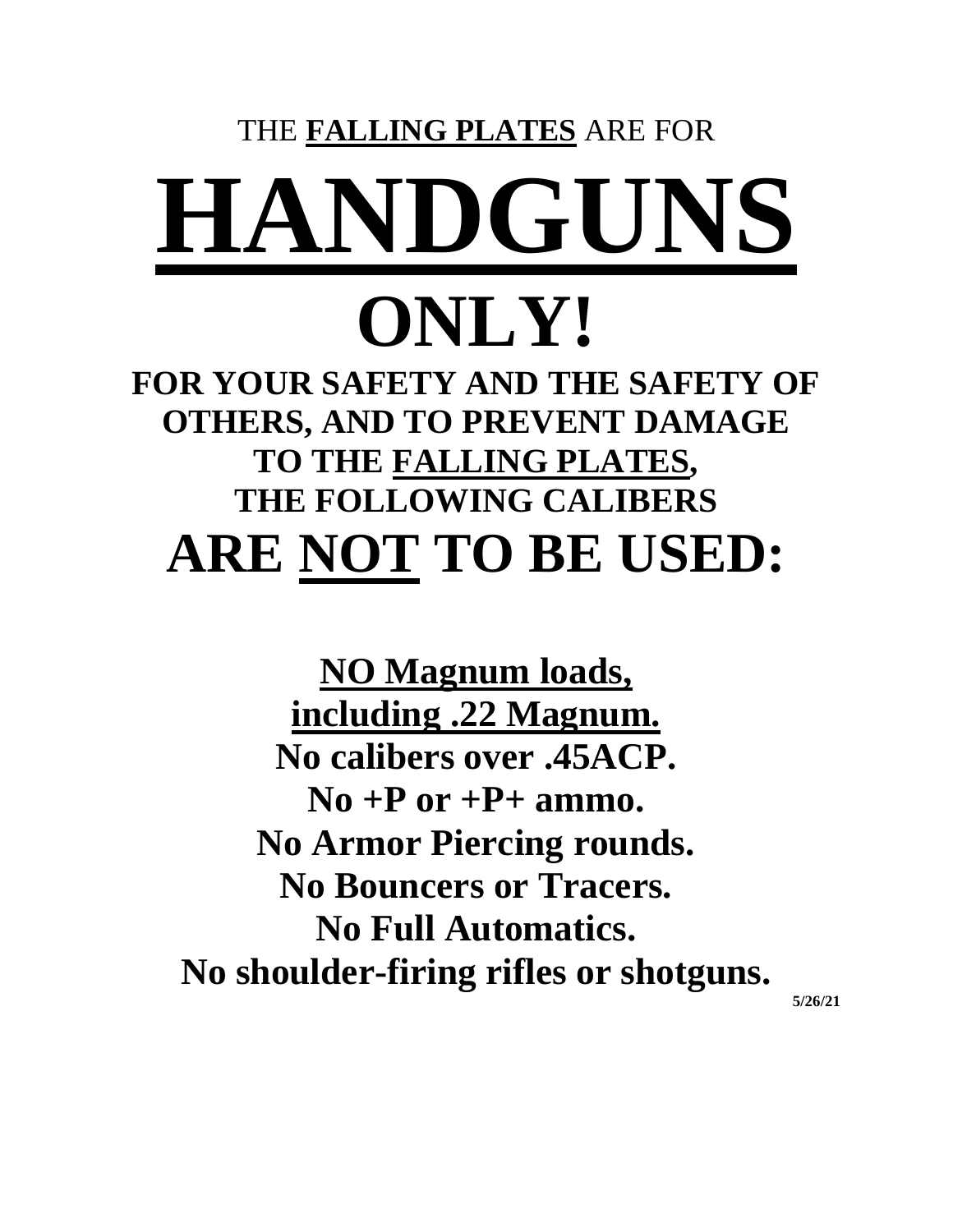# **COSC Range Rules**

- COSC is a non-profit club. No individual or member may make any kind of profit from use of the club or its ranges in any way.
- COSC liability insurance only covers Board of Director-approved activities on our property.
- Any persons bringing the shooting portion of any class to COSC without board approval are subject to termination. The Board of Directors will provide a permission slip signed by the President.
- Any persons violating these rules will be subject to termination of their membership.
- 1. No more than **two guests** allowed **per membership**. Members must remain with their guests at all times. Any member with guests must act as the RSO and may allow only **one guest** to shoot at a time.
- 2. **Violation** of the rules can be grounds for **expulsion** from the club.
- 3. Exemptions to these rules may apply as permitted in club-approved events.
- 4. **Hours open to use**: 9:00 am to ½ hour **before sunset**, but not past 9:00 pm.
- 5. You must have your **membership card** with you when on club property.
- 6. It is advisable to **close but not lock the gate** when **shooting alone**. IN CASE OF EMERGENCY!
- 7. Last person to leave the club MUST **close and lock the gate**.
- 8. **Uncased firearms** must be made safe: magazines removed, actions open with **open bolt (empty chamber) safety indicators inserted in chamber or barrel** of gun. These safety indicators must **be bright orange** or **bright yellow and easily visible** from all points on the firing line.
- 9. Eye and ear protection is required within immediate vicinity when range is in use.
- **10.Always keep guns pointed in a safe direction.**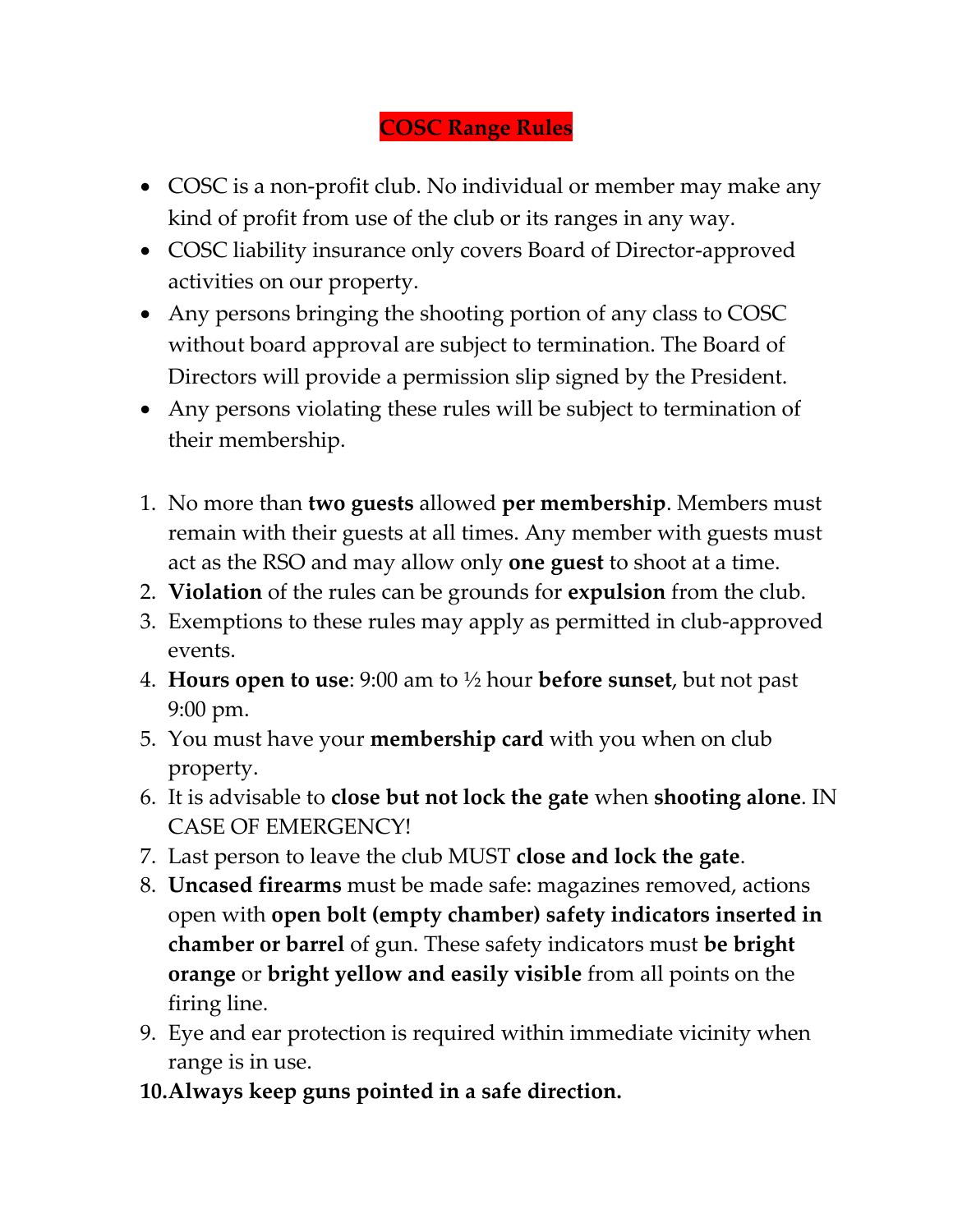- **11.Always keep finger off the trigger until ready to shoot.**
- **12.Always keep guns unloaded until ready to shoot.**
- 13.**No alcohol is allowed on the range**. Clean up shooting area before you leave: remove targets, pick up brass, etc.
- 14.**No smoking** on the firing line or in posted safe areas when black powder is in use.
- 15.**All shooting** must be done in front of **the designated safety line (RED line.) No shooting at all** from **behind** the safety line.
- 16.**Safety flags** must be posted at the firing line. **YELLOW** is to be hung before and whenever people go down range. Firearms are **not to be handled** when the **YELLOW** flag is up. The **RED** flag must be hung **before firearms are handled** and before shooting commences. Only ONE set of flags to be used at the 50/100/200 yard ranges. No handling or uncasing of firearms at the benches on any ranges if people are downrange the benches. Even though the **RED** flag is displayed, you must wait until everyone is back at the benches before handling or uncasing firearms.
- 17.Whenever an **unsafe condition** is observed, it is the obligation of that person to command an immediate "**CEASE FIRE**." No shooting will commence until after the unsafe condition has been resolved.
- 18.**All targets must be placed** at the bullet **impact berms**. Targets and target holders are not to be moved forward.
- 19.**Only paper targets** may be used **on the target holders**. Targets are to be stapled to the target holder backing boards. Do not staple targets to posts or stringer boards.
- 20.**Exploding targets** are **not allowed** nor used on club property. No shooting at the ground. No tannerite, bouncers, reactive targets, clay pigeons, cans, tiles, bricks, etc. are to be placed on the ground, or anywhere on the ranges and used as targets.
- **21.Metal stationary targets** which are **commercially made for target shooting may be used with board approval. Falling plates: handguns only. Non-magnum rim fire and straight-wall pistol cartridges only. Caliber restrictions are posted at the plate range.**
- 22.**No climbing** is allowed on the bullet impact berms.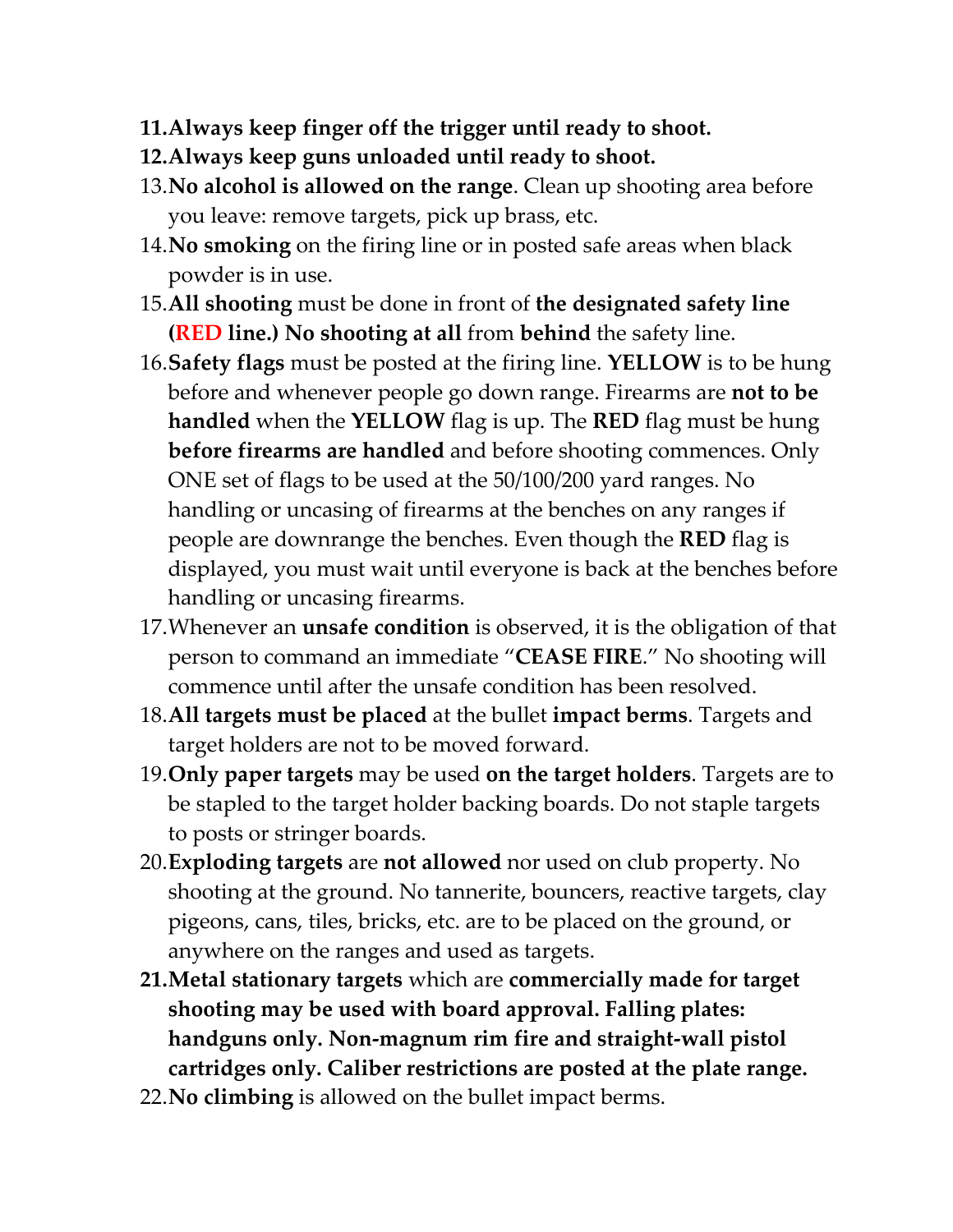- 23.**No "skying"** of firearms. This is the practice of holding the muzzle of the gun above the bullet impact berms before lowering it onto the target. An accidental discharge while taking aim in this manner will allow a bullet to leave the range.
- 24.Keep all **vehicles** out of the down range areas except during range maintenance or changing of targets during club sanctioned events.
- **25.**Use of **shotgun shells** loaded with **buckshot or birdshot are not to be used on the pistol and rifle target holders, only on the trap range.**
- 26.**Live rounds** may be disposed of in the **RED boxes** attached at various locations at the front of the covered firing lines.
- **27.No spent cartridge cases** may be dumped **into the blue trash** containers or into the **club dumpster**. Dump **spent cartridge cases** in the **white buckets or take them home.**
- **28. No .50 cal. BMG is to be fired on the range.**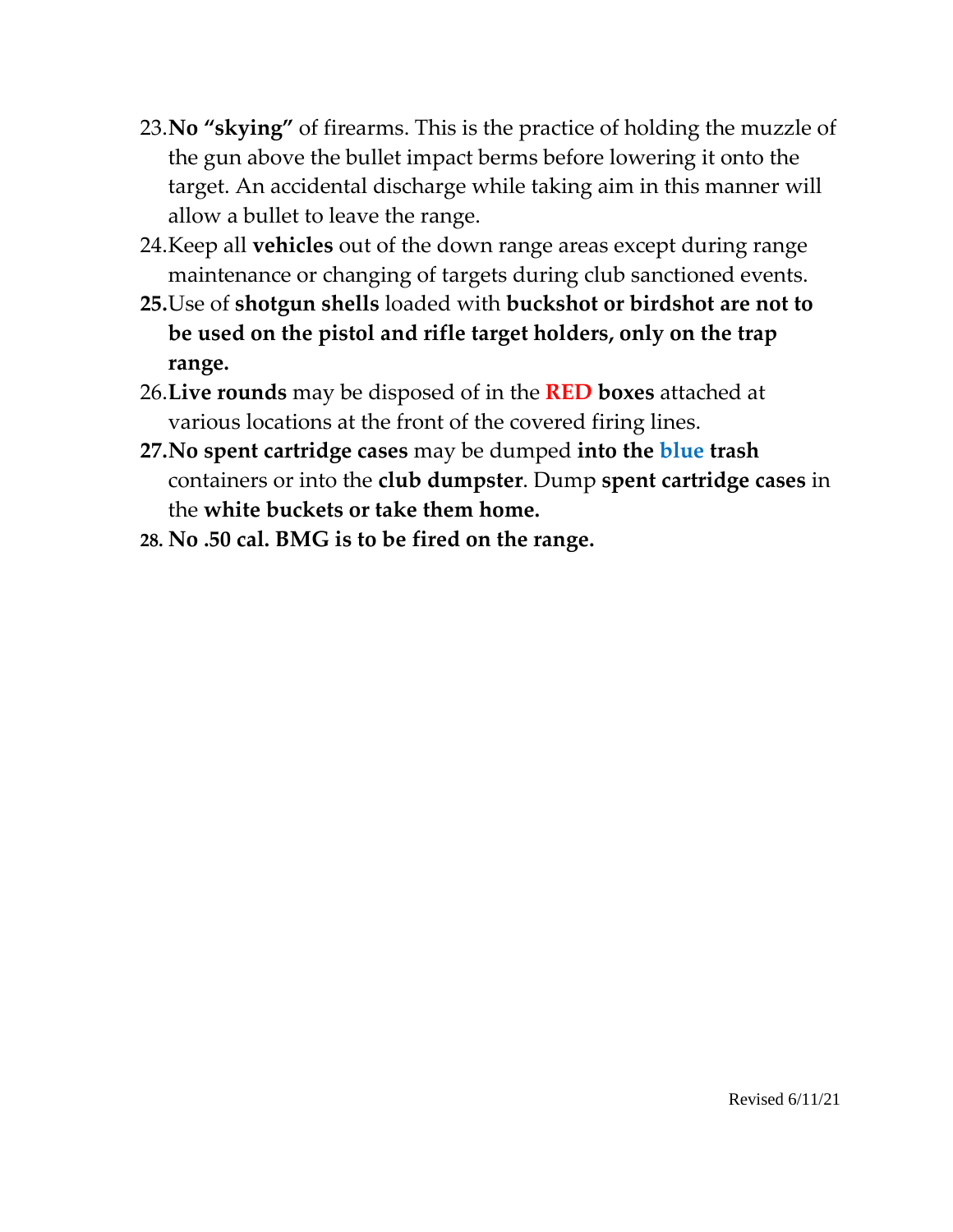# **Executive Officers** \*all terms end  $1/9/23$ President – Ralph Batten 242-6650 1 st Vice – Mark Richardson 202-6000 2<sup>nd</sup> Vice – Penny Batten 896-4291 Secretary – Holly Richardson 989-277-8182

Treasurer – Jane Kandler 646-7973

# **Board Members**

| Dave Walter $(1/8/24)$  | 755-8120 |
|-------------------------|----------|
| John Gambill (1/8/24)   | 646-0681 |
| Duane Whaley $(1/9/25)$ | 983-2637 |
| Kirk Ginther $(1/8/24)$ | 881-6022 |
| Kay Lockwood (1/10/25)  | 332-2869 |
| Jerry Shihady (1/9/23)  | 282-5097 |
| Keith Wright $(1/9/23)$ | 646-9179 |

# **Communications/Social Media**

Newsletter – Ashley Wonnacott [\(ashleymarie.wonnacott@gmail.com\)](mailto:ashleymarie.wonnacott@gmail.com) Website – Sandy Enness [\(sandraenness@gmail.com\)](mailto:sandraenness@gmail.com) Facebook – Aaron Lopez [\(lopez.aaron.m@gmail.com](mailto:lopez.aaron.m@gmail.com)

# **Lost and Found**

cosclostandfound@gmail.com

There is no clubhouse phone. All area codes are (517) unless noted.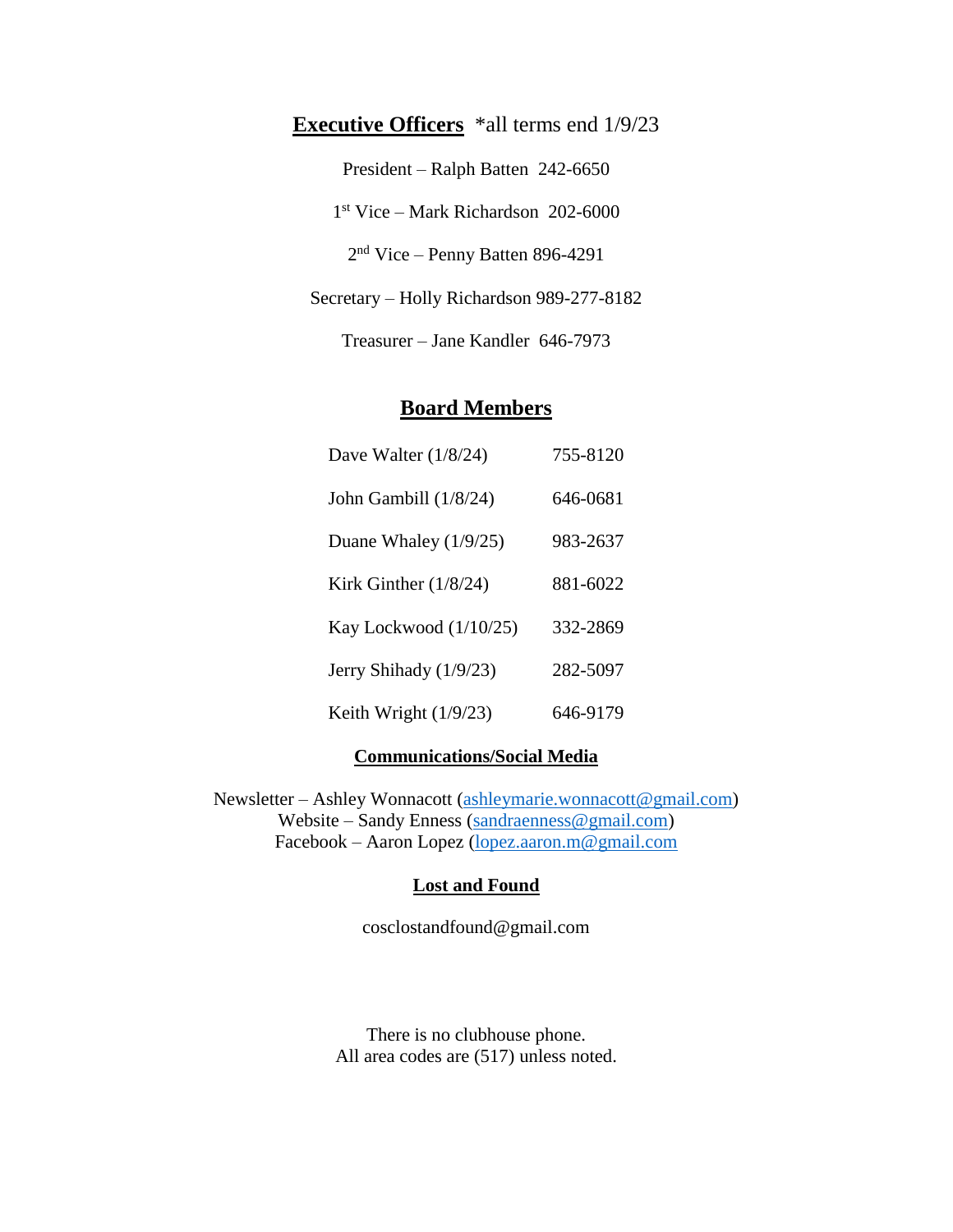# **Club Contact Info**

| <b>Archery</b>                                  |          |
|-------------------------------------------------|----------|
| <b>Steve McGarry</b>                            | 575-9511 |
| <b>Mark Richardson</b>                          | 202-6000 |
| <b>Jr Archery</b>                               |          |
| <b>TBD</b>                                      |          |
| <b>Falling Plates</b>                           |          |
| Clint Wells                                     | 974-4770 |
| <b>Cowboy Action</b>                            |          |
| Ken Ecker                                       | 983-9195 |
| <b>Mike Rhoads</b>                              | 643-5989 |
| <b>Junior Hi-Power</b><br><b>TBD</b>            |          |
| <b>Junior.22 Rifle</b><br><b>TBD</b>            |          |
| <b>Thursday PM Trap</b>                         |          |
| Duane Whaley                                    | 983-2637 |
| <b>Junior/Ladies Trap</b>                       |          |
| Gary Kandler                                    | 646-7973 |
| <b>Sunday Trap</b>                              |          |
| Gary Kandler                                    | 646-7973 |
| <b>Ladies Ladies Ladies</b>                     |          |
| Kathy Reid                                      | 899-8434 |
| <b>Black Powder</b>                             |          |
| Lloyd Merchant                                  | 927-7264 |
| <b>Range Maintenance</b>                        |          |
| <b>Christian Collins</b>                        | 319-7974 |
| <b>Grounds Maintenance</b>                      |          |
| <b>Mark Richardson</b>                          | 202-6000 |
| <b>Clubhouse Rental</b>                         |          |
| Mike & Cathy Finn                               | 408-0015 |
| <b>Member Volunteer Work Hours</b>              |          |
| <b>Sharon Whaley</b>                            | 896-8253 |
| <b>Membership (Applications, Records, Dues)</b> |          |
| Penny Batten                                    | 896-4291 |
| $cosc$ membership@gmail.com                     |          |
| <b>New Member Orientation</b>                   |          |
| <b>Sharon Whaley</b>                            | 896-8253 |
| Don Uramkin                                     | 652-9894 |
| <b>NRA/COSC Membership Recruiting</b>           |          |
| Kirk Ginther                                    | 881-6022 |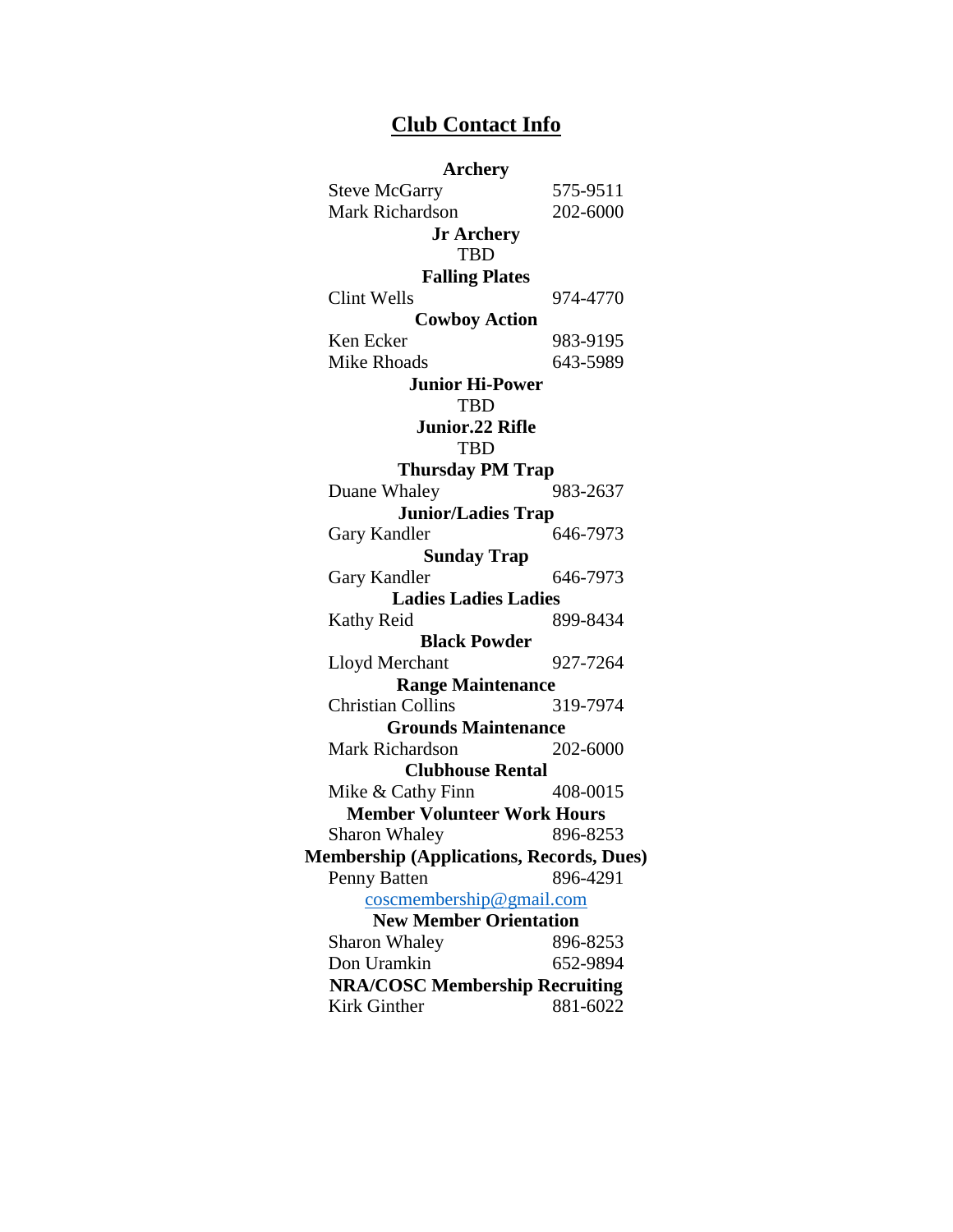

 $\overline{\phantom{a}}$ 

| Sun.                  | Mon.                                          | Tue.                                    | Wed.         | Thu.                                                             | Fri.         | Sat.                                 |
|-----------------------|-----------------------------------------------|-----------------------------------------|--------------|------------------------------------------------------------------|--------------|--------------------------------------|
|                       |                                               |                                         | $\mathbf{1}$ | $\overline{2}$<br><b>W&amp;G 730am</b><br>Trap 9am<br>Trap 5pm   | $\mathbf{3}$ | $\overline{\mathbf{4}}$              |
| 5<br>Trap 1pm         | 6                                             | $\overline{7}$<br>Ladies/Jr<br>Trap 5pm | 8            | $\boldsymbol{9}$<br><b>W&amp;G 730am</b><br>Trap 9am<br>Trap 5pm | 10           | 11<br>Cowboy<br><b>Action</b><br>8am |
| 12<br>Trap 1pm        | 13<br><b>Monthly</b><br><b>Meeting</b><br>7pm | 14<br>Ladies/Jr<br>Trap 5pm<br>LLL 6pm  | 15           | 16<br><b>W&amp;G 730am</b><br>Trap 9am<br>Trap 5pm               | 17           | 18                                   |
| 19<br><b>Trap 1pm</b> | 20                                            | 21<br>Ladies/Jr<br><b>Trap 5pm</b>      | 22           | 23<br><b>W&amp;G 730am</b><br>Trap 9am<br>Trap 5pm               | 24           | 25<br>Cowboy<br><b>Action</b><br>8am |
| 26<br>Trap 1pm        | 27<br><b>Board</b><br><b>Meeting</b><br>7pm   | 28<br>Ladies/Jr<br>Trap 5pm<br>LLL 6pm  | 29           | 30<br><b>W&amp;G 730am</b><br><b>Trap 9am</b><br>Trap 5pm        |              |                                      |